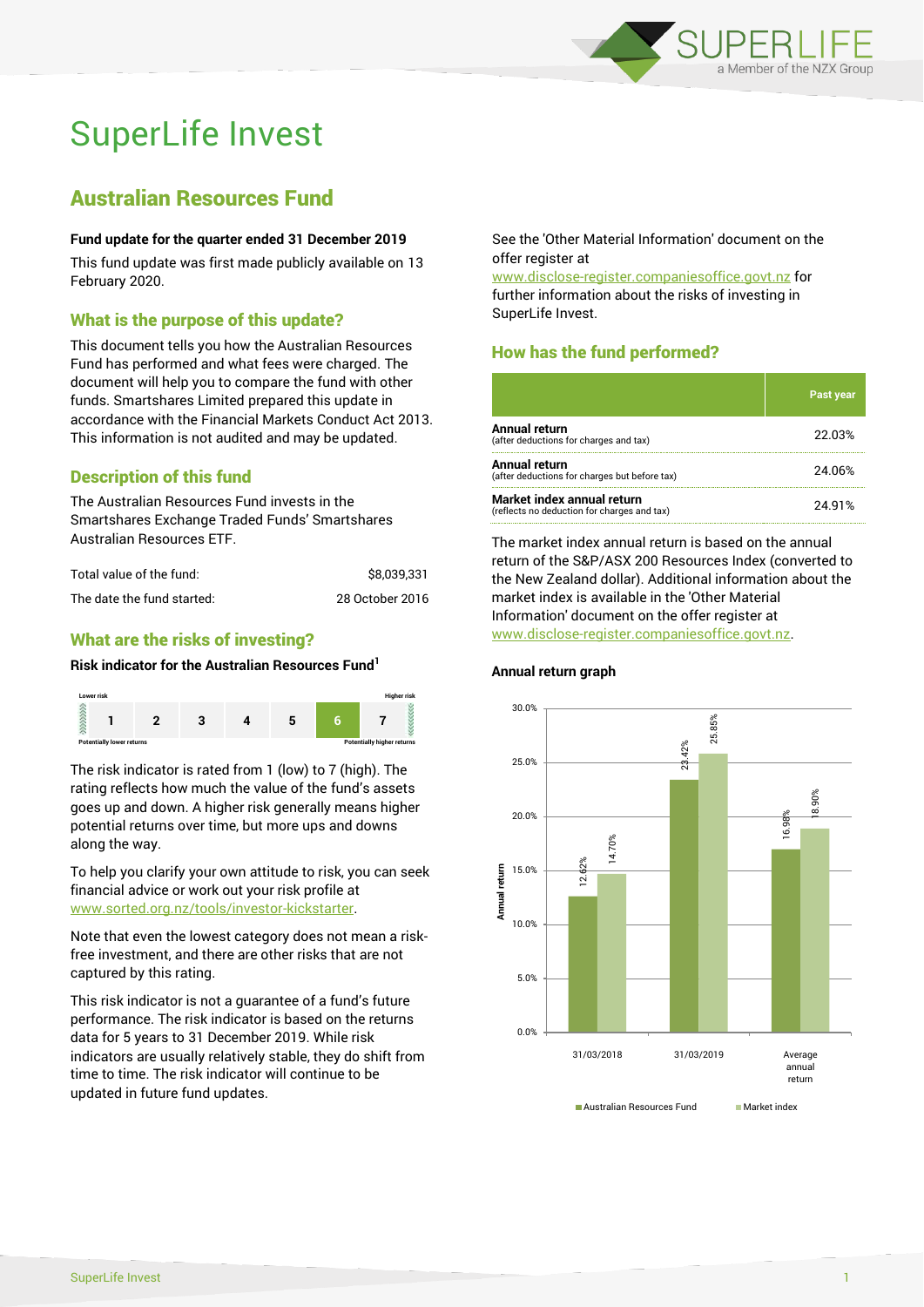

This shows the return after fund charges and tax for each year ending 31 March since the fund started. The last bar shows the average annual return since the fund started, up to 31 December 2019.

**Important:** This does not tell you how the fund will perform in the future.

Returns in this update are after tax at the highest prescribed investor rate (PIR) of tax for an individual New Zealand resident. Your tax may be lower.

#### What fees are investors charged?

Investors in the Australian Resources Fund are charged fund charges. In the year to 31 March 2019 these were:

|                                                       | % per annum of fund's<br>net asset value |  |  |
|-------------------------------------------------------|------------------------------------------|--|--|
| <b>Total fund charges</b>                             | 0.49%                                    |  |  |
| Which are made up of:                                 |                                          |  |  |
| <b>Total management and administration</b><br>charges | 0.49%                                    |  |  |
| Including:                                            |                                          |  |  |
| Manager's basic fee                                   | 0.46%                                    |  |  |
| Other management and<br>administration charges        | 0.03%                                    |  |  |
| Other charges                                         | Dollar amount per investor               |  |  |
| Administration fee                                    | \$12 per annum                           |  |  |

Investors may also be charged individual action fees for specific actions or decisions (for example, if an investor has a financial adviser and has agreed to pay a fee to the adviser for providing financial advice). See the Product Disclosure Statement for SuperLife Invest for more information about those fees.

Small differences in fees and charges can have a big impact on your investment over the long term.

GST is included in the fund charges set out above.

#### Example of how this applies to an investor

Jess had \$10,000 in the fund and did not make any further contributions. At the end of the year, Jess received a return after fund charges were deducted of \$2,203 (that is 22.03% of her initial \$10,000). Jess paid other charges of \$12. This gives Jess a total return after tax of \$2,191 for the year.

#### What does the fund invest in?

#### **Actual investment mix**

This shows the types of assets that the fund invests in.



#### **Target investment mix**

This shows the mix of assets that the fund generally intends to invest in.

| <b>Asset Category</b>        | <b>Target asset mix</b> |
|------------------------------|-------------------------|
| Cash and cash equivalents    | 1.00%                   |
| New Zealand fixed interest   |                         |
| International fixed interest |                         |
| Australasian equities        | 99.00%                  |
| International equities       |                         |
| Listed property              |                         |
| Unlisted property            |                         |
| Commodities                  |                         |
| Other                        |                         |